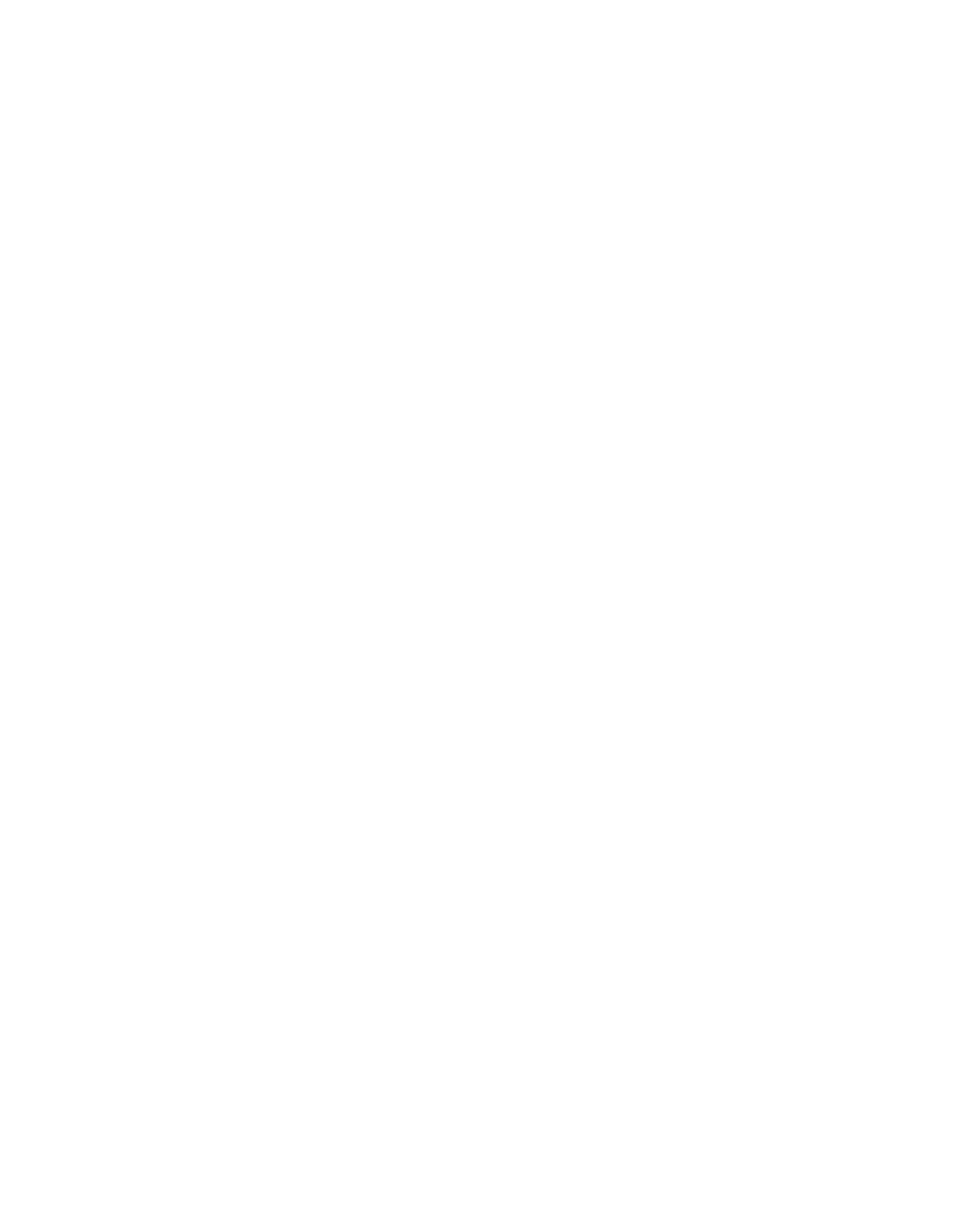

# **EUROPEAN COURT OF HUMAN RIGHTS COUR EUROPÉENNE DES DROITS DE L'HOMME**

### **In the case of Đokić v. Serbia,**

The European Court of Human Rights (Second Section), sitting as a Chamber composed of:

Françoise Tulkens, *President,* 

Dragoljub Popović,

Isabelle Berro-Lefèvre,

András Sajó,

Guido Raimondi,

Paulo Pinto de Albuquerque,

Helen Keller, *judges,*

and Stanley Naismith, *Section Registrar,*

Having deliberated in private on 29 November 2011,

Delivers the following judgment, which was adopted on that date:

### **PROCEDURE**

1. The case originated in an application (no. 1005/08) against Serbia lodged with the Court under Article 34 of the Convention for the Protection of Human Rights and Fundamental Freedoms ("the Convention") by a Serbian national, Mr Nenad Đokić ("the applicant"), on 19 December 2007.

2. The applicant was represented by Mr A. Tasić, a lawyer practising in Leskovac. The Serbian Government ("the Government") were represented by their Agent, Mr S. Carić.

3. The applicant complained about the fairness and outcome of the criminal proceedings against him, being denied access to the Supreme Court, and, lastly, the lack of impartiality on the part of the Serbian judiciary.

4. On 9 November 2010 the application was communicated to the Government. It was also decided to rule on the admissibility and merits of the application at the same time (Article 29  $\S$  1).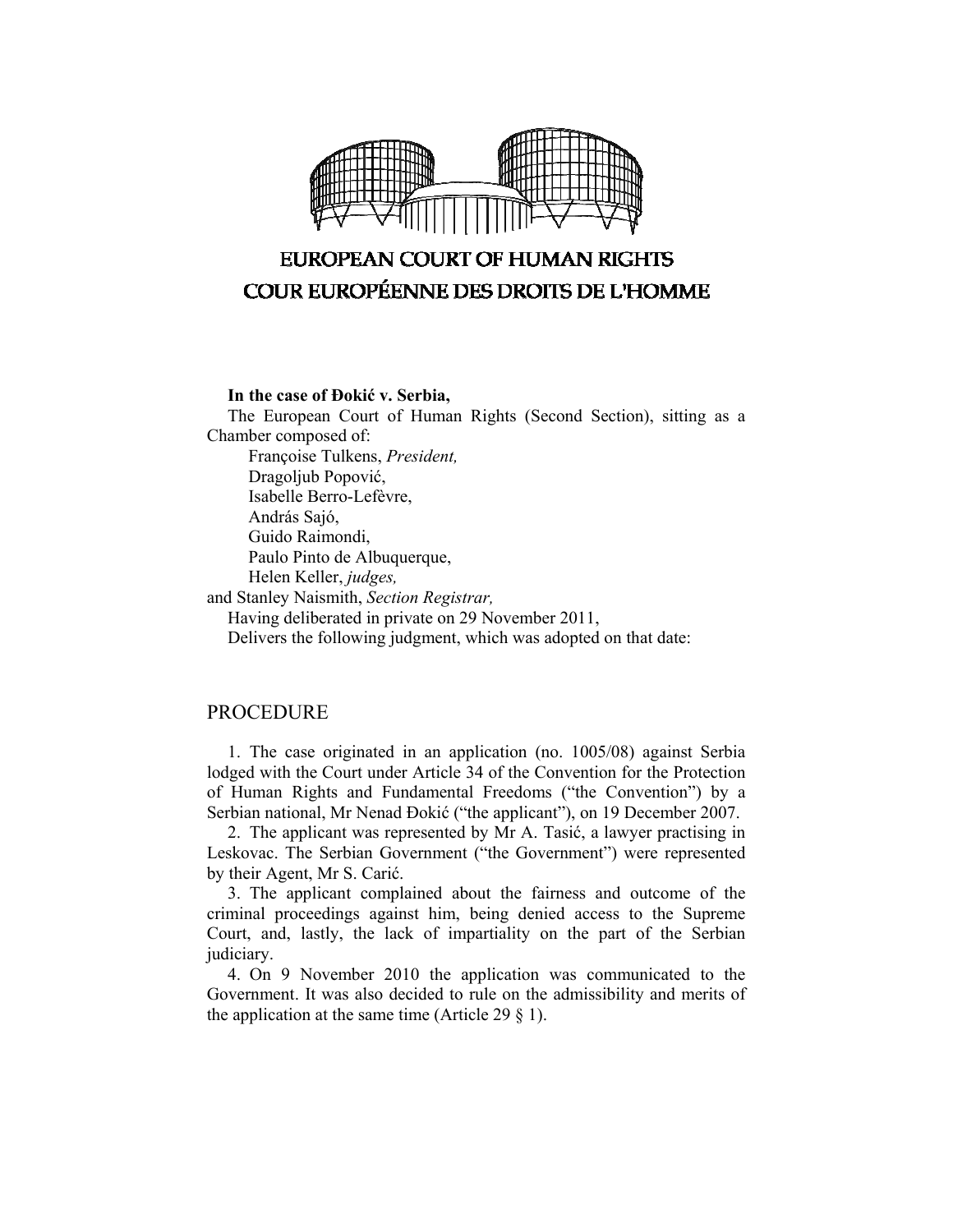## THE FACTS

#### I. THE CIRCUMSTANCES OF THE CASE

5. The applicant is a former police officer who was born in 1970 and is currently serving a prison sentence in the Niš Penitentiary (*Kaznenopopravni zavod u Nišu*).

6. The facts of the case, as submitted by the parties, may be summarised as follows.

7. On 26 May 2005 the District Court in Leskovac found the applicant guilty of murdering his former wife, and sentenced him to eleven years' imprisonment.

8. On 18 October 2005 the Supreme Court quashed this judgment and ordered a retrial.

9. On 16 December 2005 the District Court in Leskovac again convicted the applicant and sentenced him to eleven years' imprisonment. In so doing, it provided extensive reasoning.

10. On 20 March 2006 the Supreme Court upheld this judgment. The appeal bench included judge M.C. and the applicant received the judgment on 26 May 2006.

11. On 26 June 2006, through the prison authorities and as evidenced by their certificate, the applicant filed an appeal on points of law (*zahtev za ispitivanje zakonitosti pravosnažne presude*). The Supreme Court received this appeal on 5 July 2006, as certified by its stamp of even date.

12. On 31 May 2007 the Supreme Court noted that the appeal had been lodged on 5 July 2006 and consequently had to be rejected as out of time (*neblagovremen*; see paragraph 20 below). The Supreme Court's bench again included judge M.C. and the applicant received this decision on 21 September 2007.

#### II. RELEVANT DOMESTIC LAW AND JURISPRUDENCE

13. The relevant domestic provisions are contained in the Code of Criminal Procedure (*Zakonik o krivičnom postupku*, published in the Official Gazette of the Federal Republic of Yugoslavia nos. 70/01 and 68/02, as well as in the Official Gazette of the Republic of Serbia – OG RS – nos. 58/04, 85/05, 115/05 and 49/07).

14. Article 40 (5) provides that a judge may not sit in a case when he or she has already taken part in the adoption of a decision before a lower court or before "the same court" should its decision subsequently "be appealed".

15. Article 41 § 1 provides, *inter alia*, that as soon as a judge discovers this ground for recusal, he or she shall cease dealing with the case and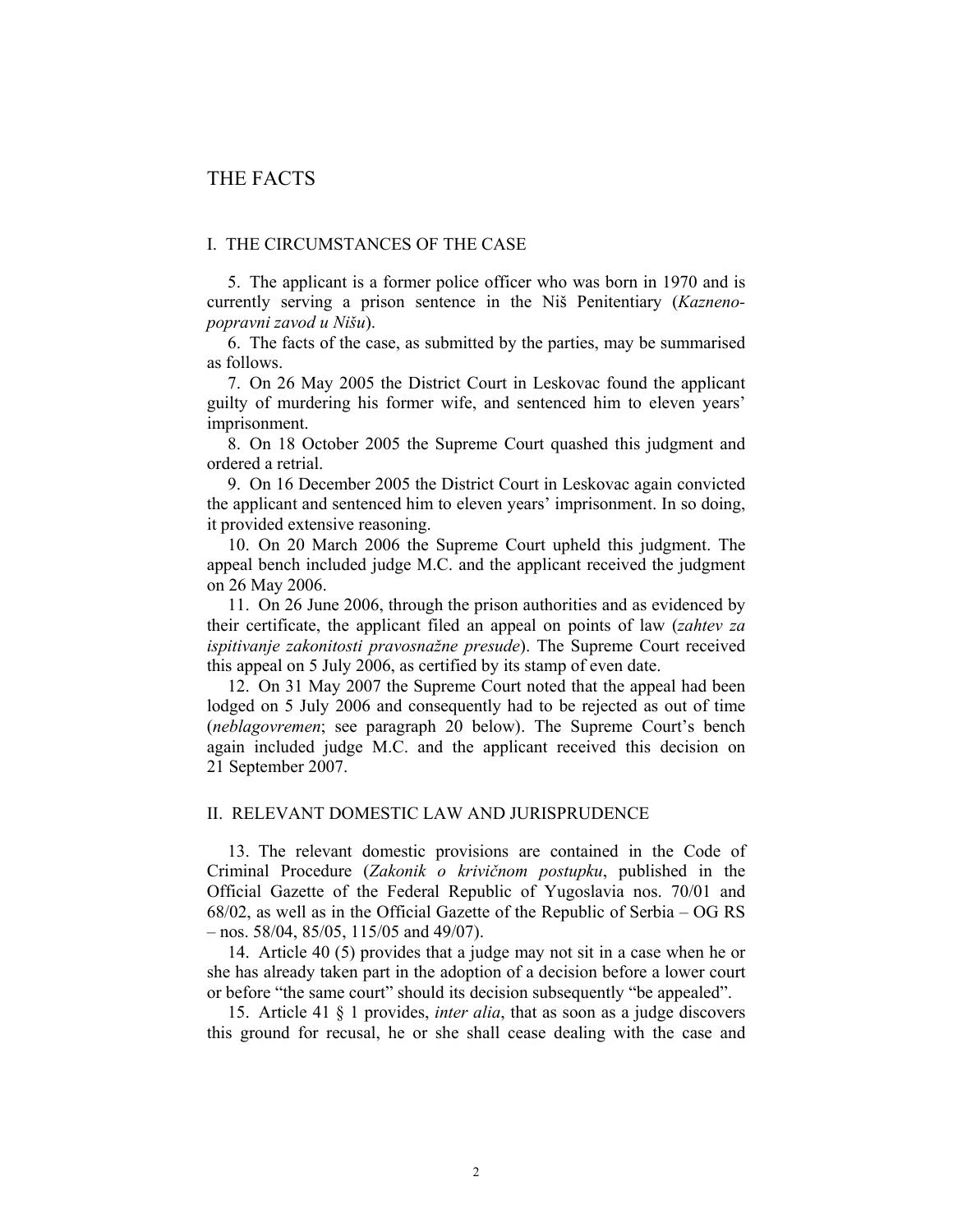request the president of the court to appoint another judge in his or her stead.

16. Article 182 § 4 provides, *inter alia*, that a defendant who has been sentenced to a prison term shall have the right to file his submissions through the prison authorities, thereby interrupting any time-limits.

17. Article 183 § 3 provides, *inter alia*, that a time-limit set in months shall expire by the end of the day, of the last month, which corresponds by number to the date when the running of the time-limit commenced.

18. Article 419 provides, *inter alia*, that the competent public prosecutor "may" (*može*) file a Request for the Protection of Legality (*zahtev za zaštitu zakonitosti*) against a "final judicial decision", on behalf of or against the defendant, if the relevant substantive and/or procedural "law has been breached" (*ako je povređen zakon*).

19. On the basis of the above request, under Articles 420, 425 and 426, the Supreme Court may uphold the conviction at issue or reverse it. It may also quash the impugned judgment, in its entirety or partly, and order a retrial before the lower courts. If the Supreme Court, however, finds that there has been a violation of the law in favour of the defendant, it shall only be authorised to declare so but shall leave the final judgment standing.

20. Article 428 provides, *inter alia*, that a defendant who has been found guilty and sentenced to an effective prison term at first and second instance shall have the right to file an appeal on points of law (*zahtev za ispitivanje zakonitosti pravosnažne presude*) with the Supreme Court within one month as of the date of receipt of the judgment rendered on appeal.

21. In accordance with Articles 432 and 425 and 426, *inter alia*, the Supreme Court shall, should it accept an appeal on points of law, have the power to overturn the impugned judgment or quash it and order a retrial before the lower courts. It shall also be able to do so if there are serious doubts as to the veracity of the decisive facts established in the impugned decision and this impinges upon the proper application of the relevant law.

22. In 2009 amendments to the above Code of Criminal Procedure (*Zakon o izmenama i dopunama Zakonika o krivičnom postupku*, published in OG RS no. 72/09) removed the appeal on points of law as an existing domestic remedy. Article 146 § 1 of this Act, however, provides that in respect of all defendants who had already lodged their appeals on points of law before the entry into force of these amendments it is the "repealed provisions" that shall be applicable.

23. Lastly, in its decision of 17 September 2009 the Constitutional Court held that a Request for the Protection of Legality is not a remedy which needs to be exhausted before one may file an appeal with the Constitutional Court, the reason being, *inter alia*, that it was only the public prosecutor who could have filed such a request on behalf of the defendant and, further, that the former had full discretion in respect of whether to do so (Už-1233/2009).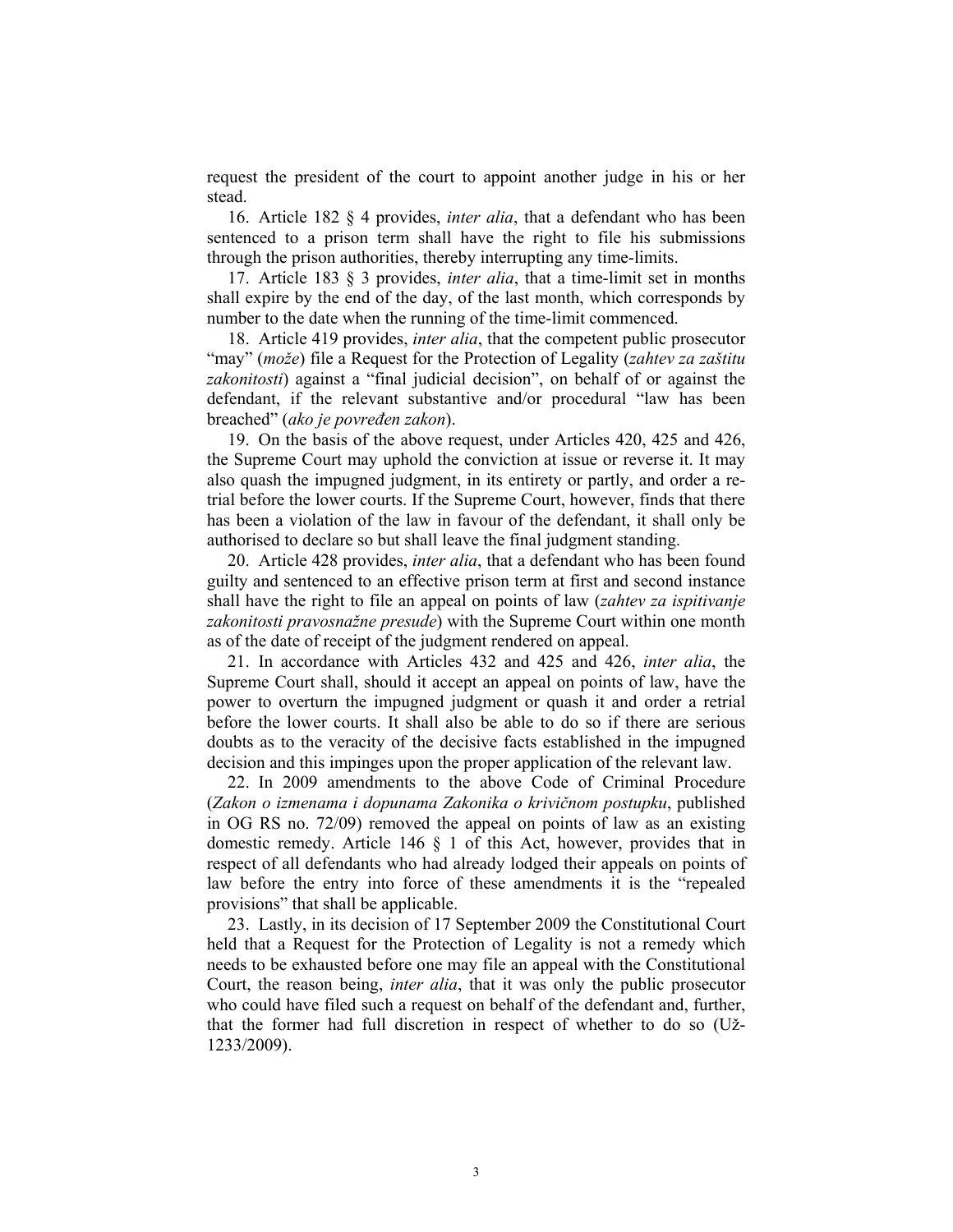## THE LAW

#### I. ALLEGED VIOLATIONS OF ARTICLE 6 § 1 OF THE CONVENTION

24. The applicant relied on numerous provisions of the Convention, as well as the Protocols thereto. In substance, however, he complained: (i) about the overall fairness of the criminal proceedings brought against him; (ii) that on 31 May 2007 he had unlawfully been denied access to the Supreme Court; and (iii) that the judge who had already ruled in his case on 20 March 2006 was again in a position to do so on 31 May 2007.

25. The Court considers that all of the above complaints fall to be examined under Article 6 § 1 of the Convention, which, in so far as relevant, reads as follows:

"In the determination ... any criminal charge against him, everyone is entitled to a fair ... hearing ... by an ... impartial tribunal established by law ..."

#### **A. As regards the applicant's access to the Supreme Court**

#### *1. Admissibility*

26. The Government submitted that the applicant had not exhausted all available and effective domestic remedies. In particular, he had failed to urge the competent public prosecutor to file a Request for the Protection of Legality ("RPL") on his behalf (see paragraphs 18 and 19 above).

27. The Government maintained that public prosecutors had been willing to file RPLs on behalf of many defendants, including in matters relating to timely appeals being ignored at second instance, and documented that in several such cases the Supreme Court had ultimately ruled in their favour.

28. The Government noted that the competent public prosecutor would not have had "total discretion" on whether to file an RPL on behalf of the applicant. On the contrary, he would have been obliged to do so if he thought that there had been a breach of the relevant domestic legislation (*discretio legalis*).

29. Lastly, the Government relied on judge Kreća's partly dissenting opinion in the *Lepojić* judgment (*Lepojić v. Serbia*, no. 13909/05, 6 November 2007), and observed that their preliminary objection in the present case is to be distinguished from their similar objection in that case in so far as it is now being asserted in respect of a specifically alleged breach of the relevant domestic law.

30. The applicant maintained that he had complied with the exhaustion requirement.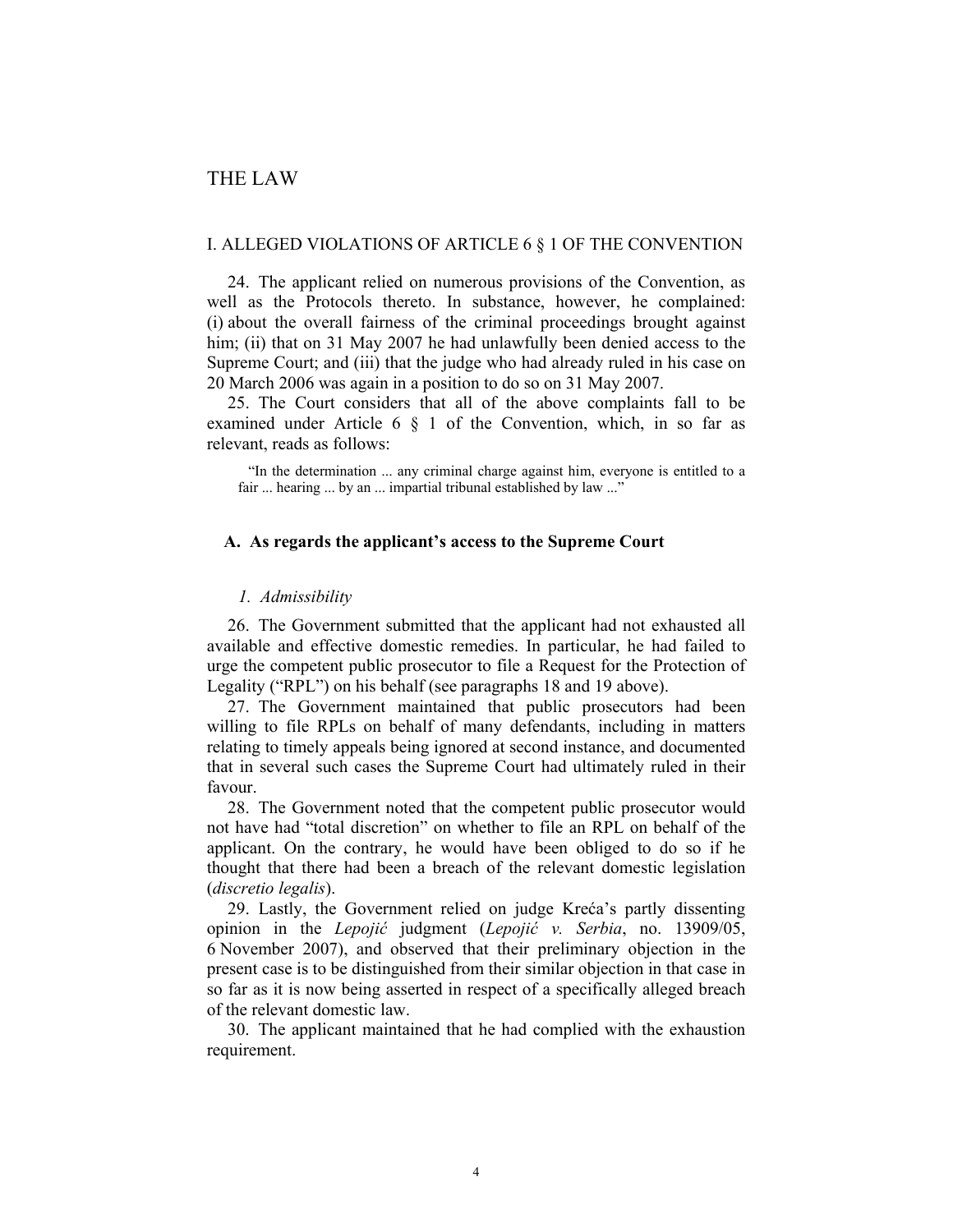31. In the *Lepojić* judgment the Court has already held that it was only the competent public prosecutor who could have filed an RPL on behalf of the applicant and, moreover, that the former had full discretion in respect of whether to do so. While the applicant could have requested such action, he certainly had no *right* under law to make use of this remedy personally. An RPL was thus ineffective as understood by Article 35 § 1 of the Convention (see *Lepojić v. Serbia*, cited above, §§ 54 and 57). In view of the foregoing and noting the Constitutional Court's decision of 17 September 2009 (see paragraph 23 above), the Court sees no reason to hold otherwise in the present case, notwithstanding the domestic case-law provided by the Government and irrespective of the ground on which the competent public prosecutor might or might not have filed an RPL.

32. The Court therefore finds that the applicant's complaint cannot be declared inadmissible for non-exhaustion of domestic remedies under Article 35 § 1 of the Convention. Accordingly, the Government's objection in this respect must be dismissed.

33. The Court considers that the applicant's complaint is also not manifestly ill-founded within the meaning of Article 35 § 3 of the Convention and finds no other ground to declare it inadmissible. The complaint must therefore be declared admissible.

#### *2. Merits*

34. The applicant reaffirmed his complaint, whilst the Government, without making any specific comments on the merits, left it to the Court to "assess" whether there has been a violation of Article  $6 \S 1$  of the Convention.

35. In its *Golder v. the United Kingdom* judgment of 21 February 1975, the Court held that Article 6  $\S$  1 "secures to everyone the right to have any claim relating to his civil rights and obligations brought before a court or tribunal" (§ 36, Series A no. 18). Subsequently, in *Deweer v. Belgium* it clarified that the "right to a court" applied to criminal as well as to civil cases (judgment of 27 February 1980, Series A no. 35). This right, however, is not absolute; it is subject to limitations permitted by implication, and particularly so where the "conditions of admissibility of an appeal are concerned" (see, *mutatis mutandis*, *García Manibardo v. Spain*, no. 38695/97, § 36, ECHR 2000-II). Nonetheless, these limitations must not restrict or reduce an individual's access in such a way or to such an extent as to impair the very essence of the right. They will only be compatible with Article 6 § 1 if they are in accordance with the relevant domestic legislation, pursue a legitimate aim and there is a reasonable relationship of proportionality between the means employed and the aim pursued (see, *mutatis mutandis*, *Guérin v. France*, 29 July 1998, § 37, Reports of Judgments and Decisions 1998-V).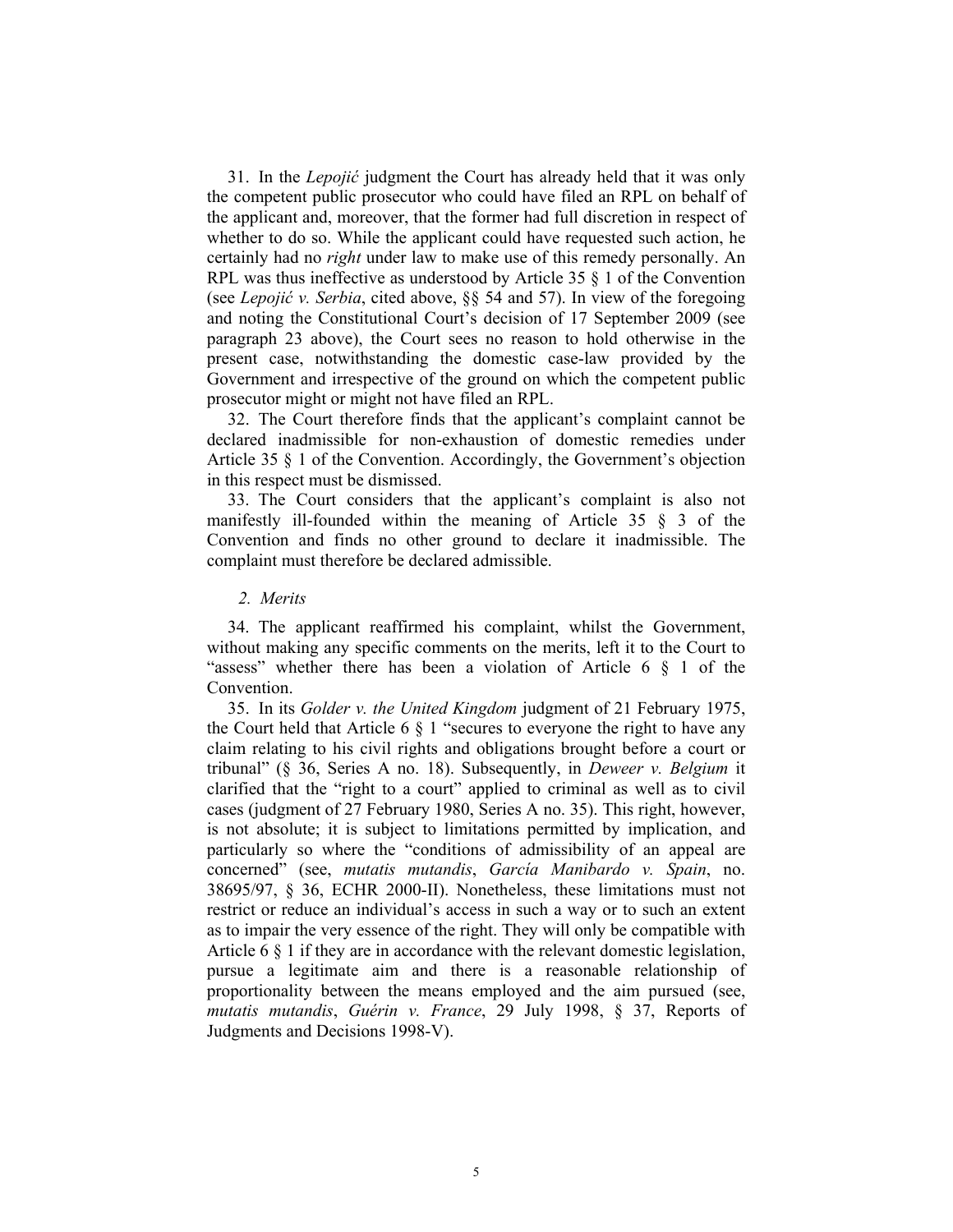36. Finally, it is recalled that Article 6 of the Convention does not compel the Contracting States to set up courts of cassation. Nevertheless, where such courts exist the guarantees contained in Article 6 must be complied with, *inter alia* by ensuring effective access to these courts (see, among other authorities, *García Manibardo v. Spain*, cited above, § 39).

37. Turning to the present case, the Court notes that the applicant's complaint concerns the determination of a criminal charge against him and, as such, falls within the scope of Article 6  $\S$  1. In addition, the applicant had clearly been entitled to lodge an appeal on points of law within a month as of the date of receipt of the judgment rendered on appeal, i.e. by 26 June 2006, which he had done through the prison authorities (see paragraphs 10 and 11 above). In its decision of 31 May 2007, however, the Supreme Court mistakenly rejected the applicant's appeal on points of law as belated, stating that it had been lodged on 5 July 2006 whereas, in fact, this was only the date when the Supreme Court itself had received the said appeal (see paragraphs 11 and 12 above). The Supreme Court thus breached Article 428 of the Code of Criminal Procedure (see paragraphs 20, 17 and 16 above, in that order), as well as the applicants' right of access to a court under the Convention, it being understood that it is not this Court's task to determine what the actual outcome of the applicant's appeal on points of law should have been had the Supreme Court accepted to consider it on its merits.

38. There has, accordingly, been a violation of Article 6 § 1 of the **Convention** 

### **B. As regards the impartiality of the Supreme Court's bench of 31 May 2007 and the overall fairness of the criminal proceedings brought against the applicant**

39. Having regard to its findings at paragraphs 37 and 38 above, given its pronouncement under Article 46 below, and bearing in mind that an appeal on points of law must, in principle and whenever available in accordance with the relevant domestic rules of procedure, be considered an effective avenue of redress (see, *mutatis mutandis*, *Rakić and Others v. Serbia*, no. 47460/07 et seq., § 37, 5 October 2010), the Court declares these complaints admissible but considers that they do not require a separate examination on the merits.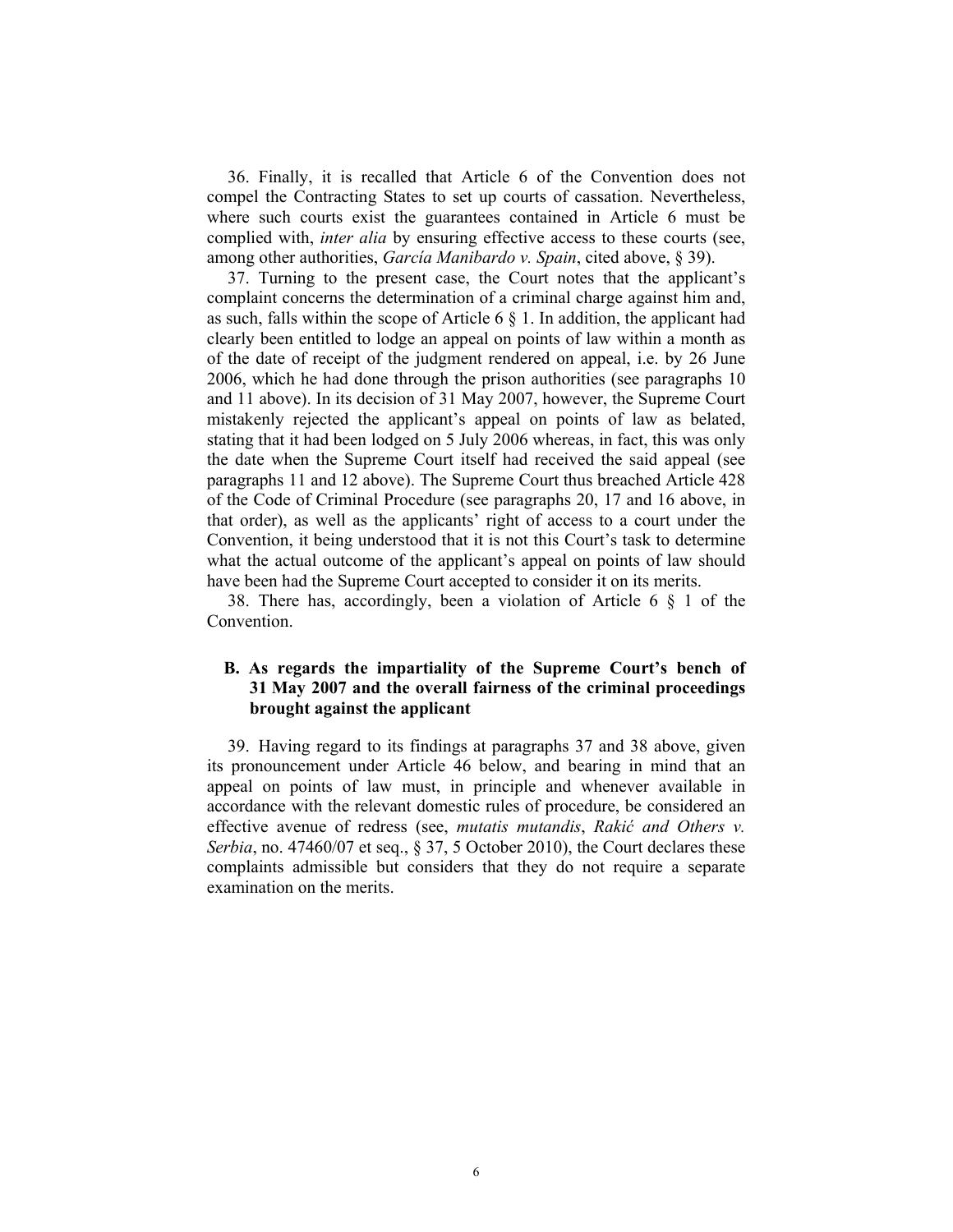#### II. APPLICATION OF ARTICLE 41 OF THE CONVENTION

40. Article 41 of the Convention provides:

"If the Court finds that there has been a violation of the Convention or the Protocols thereto, and if the internal law of the High Contracting Party concerned allows only partial reparation to be made, the Court shall, if necessary, afford just satisfaction to the injured party."

41. The applicant claimed 15,000 euros (EUR) in respect of the pecuniary and non-pecuniary damage suffered.

42. The Government described this claim as belated, unsubstantiated and/or excessive.

43. The Court notes that the original deadline for the submission of the applicant's just satisfaction claim was 14 June 2011. On 21 July 2011 the applicant informed the Court that he had sent his claim in time, but that the Court had apparently not received it. The applicant, however, never offered any evidence to this effect, such as a postal receipt certificate of his original submission or indeed even a copy of the letter. Instead, he merely provided the Court with a new just satisfaction claim posted on 27 July 2011.

44. In such circumstances, the Court cannot but conclude that the applicant has failed to comply with Rule 60 §§ 2 and 3 of the Rules of Court, which is why his claim must be dismissed.

#### III. APPLICATION OF ARTICLE 46 OF THE CONVENTION

#### 45. Article 46 of the Convention provides:

"1. The High Contracting Parties undertake to abide by the final judgment of the Court in any case to which they are parties.

2. The final judgment of the Court shall be transmitted to the Committee of Ministers, which shall supervise its execution."

46. Given these provisions, it follows, *inter alia*, that a judgment in which the Court finds a breach imposes on the respondent State a legal obligation not just to pay those concerned any sums awarded by way of just satisfaction, but also to choose, subject to supervision by the Committee of Ministers, the general and/or, if appropriate, individual measures to be adopted in their domestic legal order to put an end to the violation found by the Court and to redress, in so far as possible, the effects thereof (see *Scozzari and Giunta v. Italy* [GC], nos. 39221/98 and 41963/98, § 249, ECHR 2000-VIII).

47. The High Contracting Party concerned should therefore, with diligence, through appropriate procedures and if the applicant so requests, ensure that his appeal on points of law receives an examination on its merits (see, in this connection, the Government's own views summarised at paragraphs 26 and 27 above; see also paragraphs 18-22 above). It is